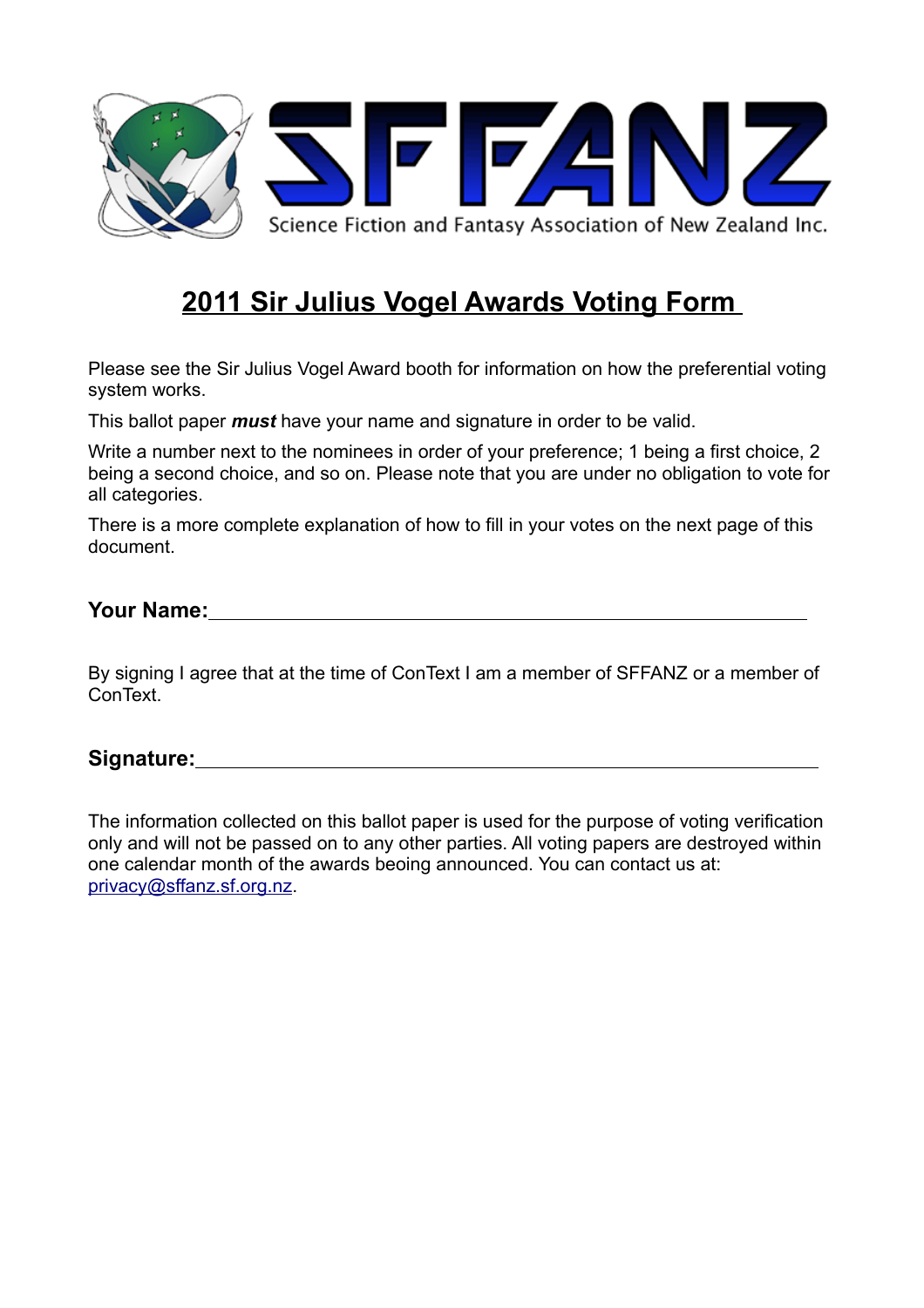### **How the voting for the Sir Julius Vogel Awards works**

Voting is based on a preferential voting system. This is the same system used for the Hugos and the Ditmars. When voting, you rank your choices in order of preference. When vote counting takes place, it is entirely possible that votes past your first choice will be significant in determining the final vote. For full details on how vote counting takes place, look in the folders containing the nominations.

#### Examples:

There are four possible choices in the following example.

#### **Best Furry Fan**

- [ 2 ] Queenie the Alien
- [ 1 ] Marvin the Sheep
- [ 3 ] Jemima the Frog
- [ ] No Award

In this selection, I consider Marvin the Sheep to be my first choice, then Queenie, then Jemima.

#### **No Award**

The No Award option is treated like another nominee. In the above case I can ignore it, or fill it in as my fourth option.

However in the following example, I consider only two of the options to be any good, so my third choice is No Award.

#### **Best Furry Fan**

- [ 2 ] Queenie the Alien
- [1] Marvin the Sheep
- [ ] Jemima the Frog
- [ 3 ] No Award

On the other hand, I might consider that only one item is worth voting for, so I place my first vote accordingly and my second vote goes to No Award. However if the vote counting happens in such a way that votes come down to a third choice, I want my other votes to count so I also place votes in order for the other two options. Thus:

#### **Best Furry Fan**

- [ 3 ] Queenie the Alien
- [1] Marvin the Sheep
- [4] Jemima the Frog
- [ 2 ] No Award

In conclusion, it is possible that any of your vote preferences may be significant when the votes are counted, so if possible, it is a good idea to fill in all the options in preferential order.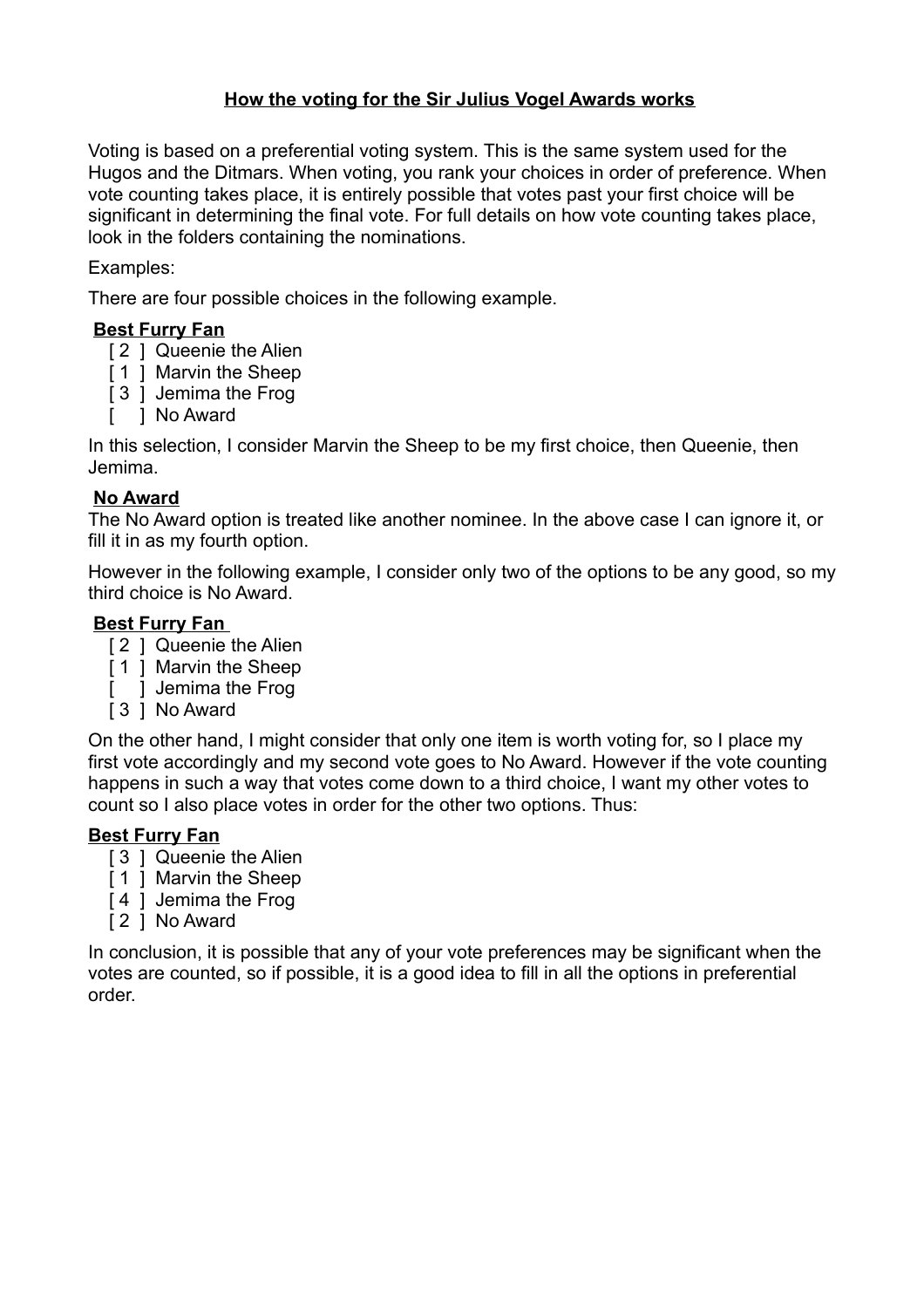#### **Please vote in the following categories:**

## **Best Novel**

- [ 1 Barking Death Squirrels by Douglas A. Van Belle
- [ ] The Heir Of Night by Helen Lowe
- [ ] The Questing Road by Lyn McConchie
- [ ] Tymon's Flight by Mary Victoria
- [ ] Geist by Philippa Ballantine
- [ ] No Award

#### **Best Young Adult Novel**

- [ ] Aria by Rowina De Silva
- [ ] Ebony Hill by Anna Mackenzie
- [ ] Guardian Of The Dead by Karen Healey
- [ ] Into The Wilderness by Mandy Hager
- [ ] Summer Of Dreaming by Lyn McConchie
- [ ] No Award

#### **Best Novella / Novelette**

- [ ] A Tale Of The Interferers Hunger For Forbidden Flesh by Paul Haines
- [  $|$  L by Bill Direen
- [ ] Her Gallant Needs by Paul Haines
- [ ] No Award

#### **Best Short Story**

- [ ] Consumed by Lee Murray
- [ ] High Tide At Hot Water Beach by Paul Haines
- [ ] The Future Of The Sky by Ripley Patton
- [ ] The Interview by Darian Smith
- [ ] I've Seen This Man by Paul Haines
- [ ] No Award

#### **Best Collected Work**

- [ ] A Foreign Country: New Zealand Speculative Fiction edited by Anna Caro and Juliet Buchanan
- [ ] The Care And Feeding Of Your Lunatic Mage by Douglas A. Van Belle
- [  $\overline{)1}$  2010 Semaphore Anthology edited by Marie Hodgkinson
- [ ] Rare Unsigned Copy by Paul Haines
- [ ] No Award

#### **Best Art Work**

- [ ] Barking Death Squirrels Cover by Emma Weakley
- [ ] Internal Map in The Heir Of Night by Peter Fitzpatrick
- [ ] Tymon's Flight Cover by Frank Victoria
- [ ] No Award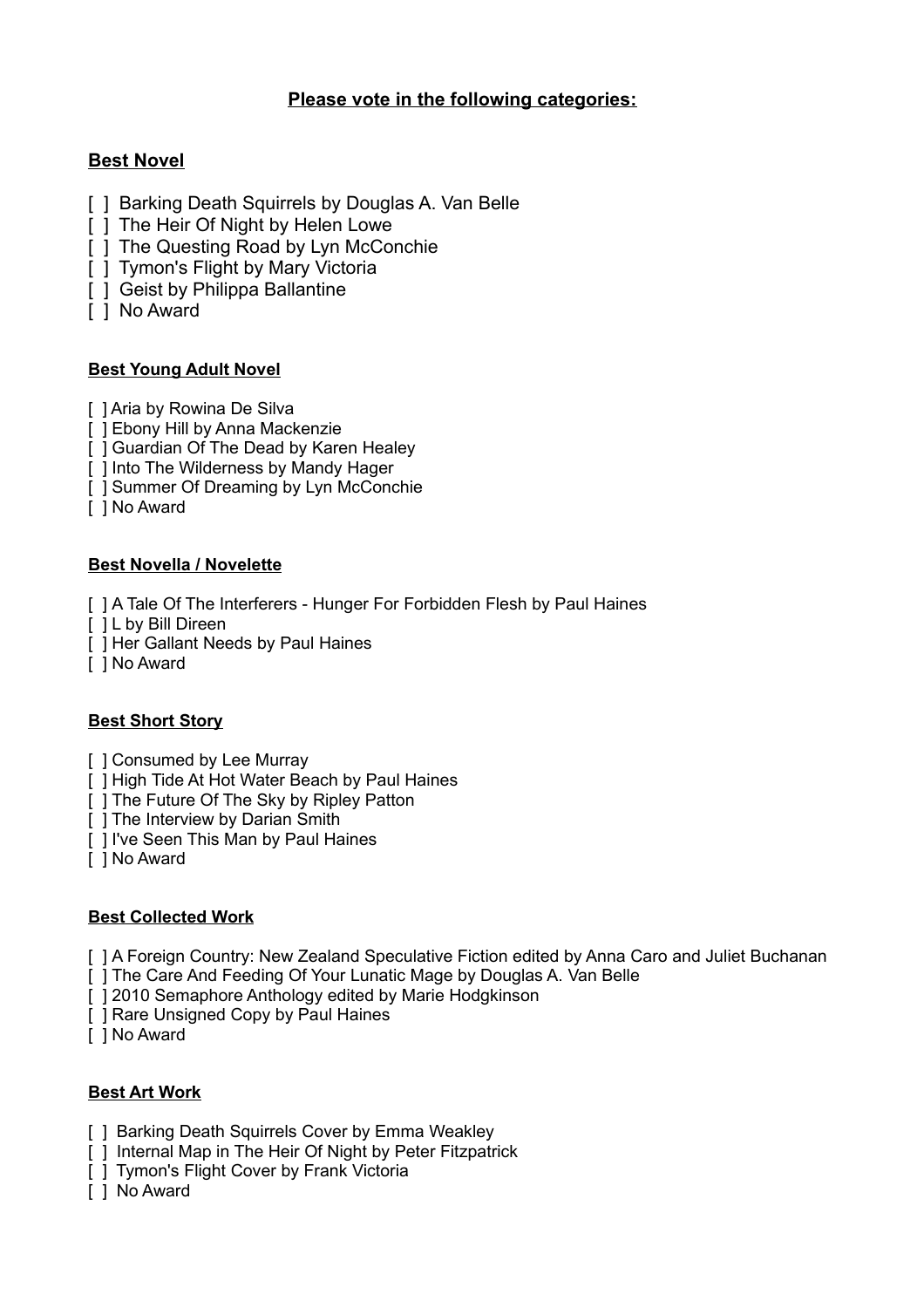#### **Best Dramatic Presentation**

- [ ] This Is Not My Life Pilot Episode
- [ ] Kaitangata Twitch Pilot Episode
- [ ] No Award

#### **Best Production / Publication**

- [ ] Semaphore Magazine by Marie Hodgkinson
- [ ] White Clouds World Anthology edited by Paul Tobin
- [ ] The Art Of District 9: Weta Workshop edited by Daniel Falconer
- [ ] White Cloud Worlds Art Exhibition by The New Dowse Art Gallery, Leanne Wickham (Curator)
- [ ] No Award

#### **Best Fan Production**

- [ ] Doctor Who Podcast by Paul Mannering
- [ ] The Cloud by Paul Mannering
- [ ] No Award

#### **Best Fan Publication**

- [ ] Novazine by Jacqui Smith
- [ ] Au Contraire Conventin Booklet by Au Contraire Convention Committee
- [ ] No Award

#### **Best Fan Writing**

- [ ] Strange Matter by John Toon
- [ ] Musings From Under The Mountain and Novazine Contributions by Jacqui Smith
- [ ] Blue by Michele Powles
- [ ] Uncorked by Broderick Wells
- [ ] No Award

#### **Fan Artwork**

- [ ] Cover for Starship Sofa 150 by Gino Moretto
- [ ] Carried Forward
- [ ] No Award

#### **Best New Talent**

- [ ] Karen Healey
- [ ] Mary Victoria
- [ ] No Award

#### **Services To Fandom**

[ ] Ross Temple